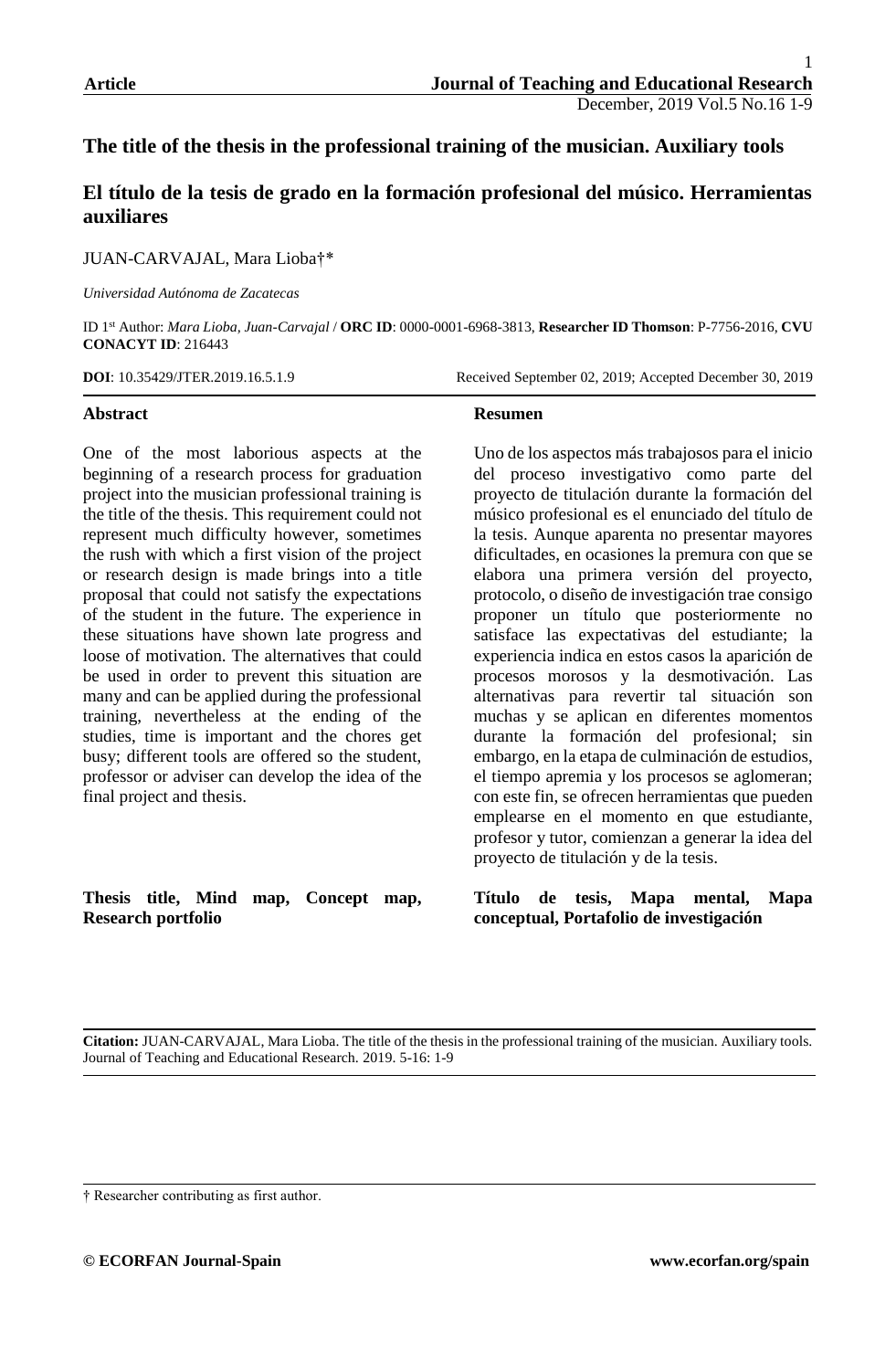## **Introduction**

In the curricula for the training of the professional musician of many universities, several variants are considered depending on the final evaluation, among which are the realization of a graduation concert or recital and / or the degree project that culminates with the defense of a thesis or thesis, the latter case, depends on an investigative process.

Although in most of these universities research is considered a transversal axis or institutional curricular strategy, almost always the young musician is not aware of its importance until the moment of writing the thesis arrives; This may be due, among other causes, to the professional profile of the teachers that is generally oriented towards the performance of the music, or to the motivation of the students who prepare throughout the race for the realization of a graduation recital.

In addition to presenting the research as a transversal axis, in the professional profile of the musician, the desire for unity between the educational and the instructional in almost all universities is manifested; in the case of instrumentalists, this indicates the training of high-level performers that can transmit to the public all the perception they have of the composer, the work and the time with sufficient sensitivity to satisfy the generality of tastes and knowledge that are concentrated in An auditorium.

The normative documents for the musician's training explain the achievement of elements such as good tuning, rhythm and agogics, phrasing, sound quality, memory, theoretical, stylistic and aesthetic knowledge, among others, as well as ensuring the physical development and values of the student. Some such as humanism and responsibility are fundamentally revealed to the extent that the future professional faces an audience during instrumental practice in concerts and recitals.

For these reasons, the pedagogical process in music is peculiar, has its roots in cultural traditions, combines individual and collective activities, and focuses on the development of skills. In the curricula there are subjects that require teamwork such as workshops, ensemble subjects or music theory, in them, the figure should not exceed the number of 12 students.

The subject that in general attracts the most attention, for its reason of being as music professionals, is what forms them as instrumentalists, the classes are mostly individualized and the student confronts the teacher with the advances he has made during his preparation individual.

More than a teaching-learning process, the instrument class becomes one of guardianship where differentiated work is placed first, while the teacher, meticulous and detailed, focuses on achieving the best results, taking into account the characteristics and progress of each student, the level they are in, technical knowledge about music, and acquired skills.

Harmonizing all these elements is only possible when research is recognized as a transversal axis during the entire process of professional training, however, although in many cases it is institutionalized, this aspect is neglected, or it is carried out in practice in a systematic way , but empirical, regardless of the rigor that an investigative process entails.

Perhaps this is the reason why in more than 50% of cases, when the student adopts the option of a degree project, even when the participation of several advisors is present in the analysis and discussion of each case, it is somewhat difficult enunciating a title for the thesis.

To get to shape the degree it is necessary to inquire about the previous preparation that the student has had throughout his career, and to enhance the experience of the advisor, tutor and teacher, in order to guide him towards the search for information on the topics that most interest him ; nevertheless, the inexperience of the student in investigative processes puts in doubt and hinders his first steps. Therefore, this work offers some auxiliary tools that can be used at the moment when the student, together with the teacher and the tutor, begin to generate the idea of the degree project and the thesis.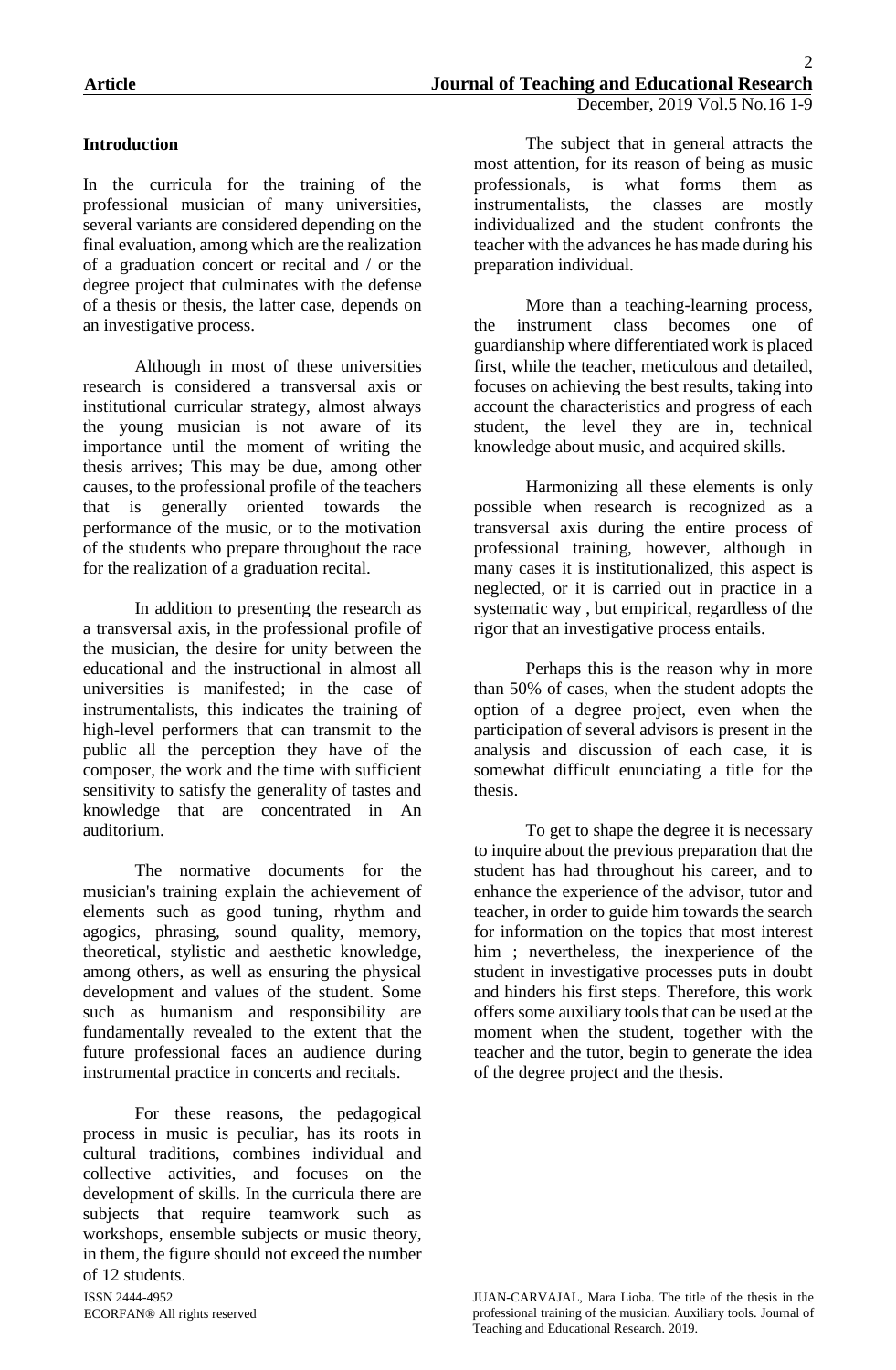## **Methodological strategy**

The auxiliary tools for the preparation of the students have been used in formative processes of different levels, for this purpose, initially a study was carried out where, fundamentally, the scientific methods were combined: document analysis, unstructured interview - in which considered a coefficient of concordance  $(Cc \geq 80)$ as a community of criteria-, and survey applied to teachers (annex 1) for the assessment of the usefulness of the use of auxiliary tools for the generation of the research design and the statement of the title of the thesis.

With the analysis of documents, those tools that could be used in a first stage were identified in order to project the research and specify the title of the thesis and the study of experiences in its application in other areas of knowledge.

The unstructured interview began with an exposition of the possible tools to be used in a way that encouraged the debate about the usefulness of their employment; the criteria collected were analyzed and grouped to determine, based on the formula, the Concordance Criteria (1) if there was a community in the interviewees' position.

$$
Cc = \left[1 - \left(\frac{En}{Et}\right)\right]100\tag{1}
$$

Where: In: number of unfavorable criteria Et: total respondents Source: Salgado (2016)

In the first year the results were unequal, the concordance criteria matched the range assumed to determine the unit in the opinions issued; Subsequently, there was a rising trend towards the usefulness of the proposed auxiliary tools, which encouraged their employment to be decided initially in master's courses and later in research for the qualification of students in training as music professionals. The results of the survey indicated that at first there was rejection of the use of the tools during the initial preparation of the students, subsequently, there was a growth in the values of the indicators that expressed acceptance from the appropriation of the tools and the help they offered in the first stage of the research process that consisted in defending their research design (protocol or project).

## **Development of an idea**

The beginning of an investigative process is difficult especially for music students whose aspiration is musical interpretation or practice, so their preparation focuses on the development of skills for such performance. The student faces this when selecting the degree project as an evaluative criterion for the completion of their degree studies, for this option, the writing of a thesis or thesis is usually required, and their defense.

It is at this time that ideas begin to be generated on the possible topics to be investigated, even without prior knowledge of what is written about it, or of the deficiencies. difficulties, or insufficient knowledge that persist in this regard.

The preparation depends on the initial orientation the student receives. For this, it is necessary to carry out a table work where you are offered information on the possible ways to identify their sources; The study of what has been written about this initial idea will be indicated, exploring and detecting aspects that have not yet been developed with sufficient clarity, or those that motivate you to strive to complete the process, which contributes to making a decision on the subject to be investigated.

In 80% of the cases that such guidance has been received, the defense of the issue has been satisfactory, and although there is always a factor of indecision given by the nerves of a first evaluation for the completion of their studies, the argument has prevailed and the justification of the decision taken.

Information for initial preparation can be obtained from books, interviews, magazine articles, defended theses, project results, from online social networks, among many other sources; But, in this case, there is a correlation between exploration and uncertainty: the more students inquire, the more difficulties they have in shaping their idea. In the title of the thesis the result and the limits of the investigation are revealed, hence the convenience of a previous preparation before it is stated. It must be brief, striking and synthesize the content of the thesis, as it is the first information the reader receives. As written from a scientific discipline it is important to use the terms or categories of it.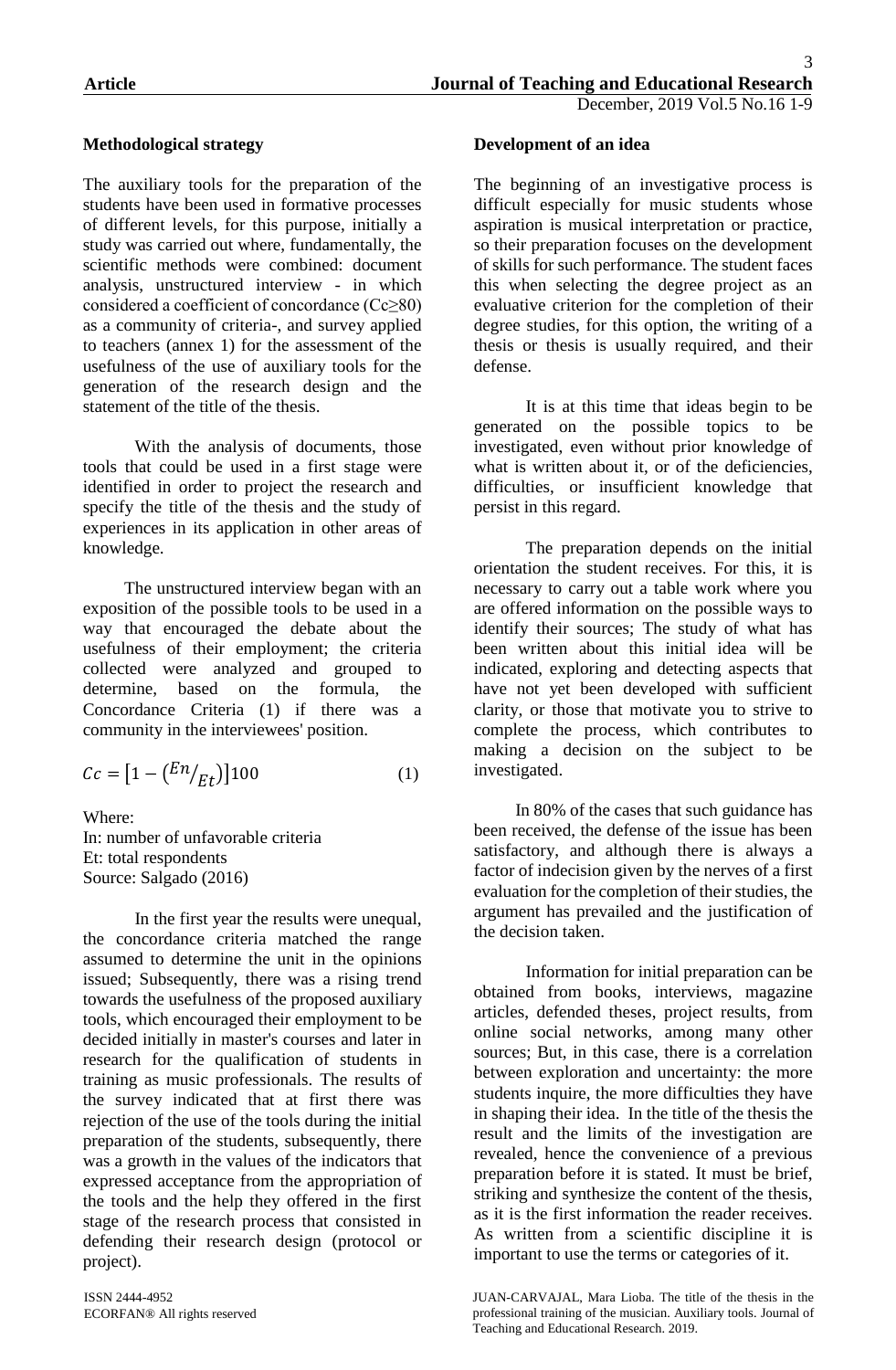A variant that helps in the formulation of the degree is the use of auxiliary tools that, as learning techniques, facilitate the procedure for the enunciation of the title and the elaboration of the research design. The first tool that we offer the student in our activities is the research portfolio (it constitutes the adaptation of the teaching portfolio to the research process); It is offered in this place since it facilitates the organization of the documentation that is obtained in the first moments and makes the signing more viable within the referential potential at your disposal.<sup>1</sup>

In the portfolio folders are created according to the classification that is easier to understand by the student, their interests or objectives; in them the bibliography, the cards or the references on the location of the sources and archives with commentaries on their contents can be saved. The number of folders in a portfolio is not regulated, however, sometimes its performance depends on the fulfillment of a task in which case, in general, teachers propose their amount and denomination. The organization of the folders can take various forms, the most used is by the location of the sources (it was used in more than 60% of the cases studied). A variant of the use of the research portfolio is shown in Figure 1; This portfolio was made from the keywords in the initial idea for the title statement.



#### **Figure 1** Portfolio variant based on the key words of the idea of the thesis title *Source: Self Made*

ISSN 2444-4952 ECORFAN® All rights reserved

In the portfolio, in addition to the elaborated files, you can include all the references that are in digital format, the comments and the location of the sources.

A positive experience is the contrast of various sources before assuming a position, such comparison helps the discrimination of practices or theories, and decision making, in this sense, the use of the portfolio favors the procedure; likewise, if they are organized by research stages, when the thesis is formed, -in case there is any doubt-, the sources compared can be easily accessed.

Another aspect in which the portfolio offers help is in the selection of information sources; The probability of access today is so great that despite the diversity and quantity available to everyone, it can cause errors related to its reliability, visibility in the organization of the sources also contributes to the observation of electronic addresses and sites where information is obtained.

Another tool that benefits the process in its beginnings is the mind map, in that sense, it serves as an auxiliary in the precision of what you want to investigate with which you can outline the idea of the title.

The mental map is a technique that provokes the analysis based on the graphic representation of what the researcher thinks, in this case attending to the key words present in the idea of the title; the map offers a global vision of the edges (converted into branches) to which each concept exposed in it influences.

The scheme that is generated during its elaboration is motivating from the figures, symbols, colors (optional) and typology of the lines that are used (figure 2), it starts by placing the idea of the theme of the center of the sheet where the ramifications arise according to the researcher's thinking.

**<sup>.</sup>** <sup>1</sup> For the signing there are several digital tools bibliographic reference managers - with which you can automate the process and the settlement of the thesis: Endnote, Zotero, BibMe, EasyBib, Canva; all available on the internet.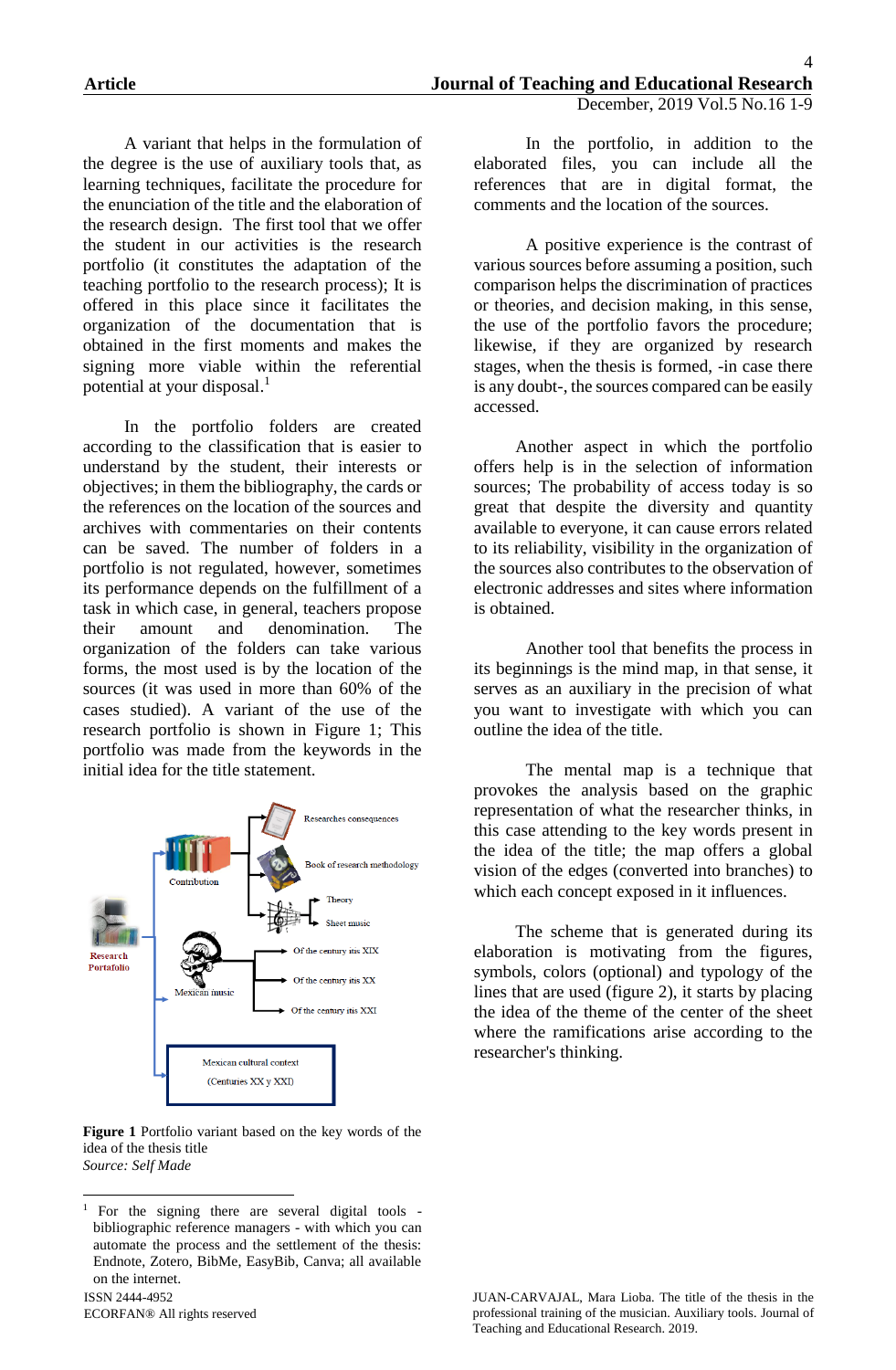

**Figure 2** Example of a mind map on a topic idea *Source: Self Made*

The analysis is carried out externally in search of possible ramifications that can be found from the aspects that are related to each keyword. The representation of each secondary idea is made in the form of a branch that, in turn, opens towards others, according to the amount of new ideas related to the previous one; There are no limits to the number of branches, however, it should be borne in mind that, if the branching is very extensive on a single concept, the original idea should be rethought. Its usefulness helps determine the limits of research and the accuracy of the object to study.

The technique facilitates the grouping of ideas, their organization and the visibility of the dynamics that research can have from the connections found.

In the survey of teachers during the last two years of the study, it was the tool mostly valued as positive for their use at this stage of the research, depending on the accuracy of the thesis title (93.33% of grades between 4 and 5); The reasons for such an estimate focused on the identification of the possible path that would be traveled from each key word (concept), the visibility of the aspects that would have the greatest weight in the investigation, and the possibility of changing the order of ideas on the knowledge base apprehended. Likewise, there is a tendency towards the increase of the quantity of four and five regarding the qualifications of two and three points in the following years (figure 3) consequence of the results experienced for the accuracy of the title, taking into account the references studied from the branching done.



**Figure 3** Qualifications granted to the use of the mental map for the accuracy of the thesis title *Source: Self Made*

Another experience in the application of the mind map was the repeated reading of the materials available to the students, a first familiarization reading and, later, a second one, emphasizing aspects related to the concepts or keywords identified in the initial idea , all of which generated new points of view and comments added to the research portfolio, which delimited the theoretical nuclei in correspondence with the interests, preparation and possibilities of the students.

Once the theoretical nuclei have been identified, and in order to conclude the topic statement and the elaboration of the research design or protocol, a new auxiliary tool can be used: the conceptual maps.

This tool helps to gain clarity in the meaning of the concepts also through a graphic representation that facilitates the learning, ordering and identification of significant links; Figure 4 shows a conceptual map that synthesizes in a very elementary way the meaning of the concept of music according to the definition offered by an encyclopedic dictionary of music (Lathan, 2008), the Royal Spanish Academy (RAE, 2018), and two etymological dictionaries (Deficiona, 2019; Music, 2019).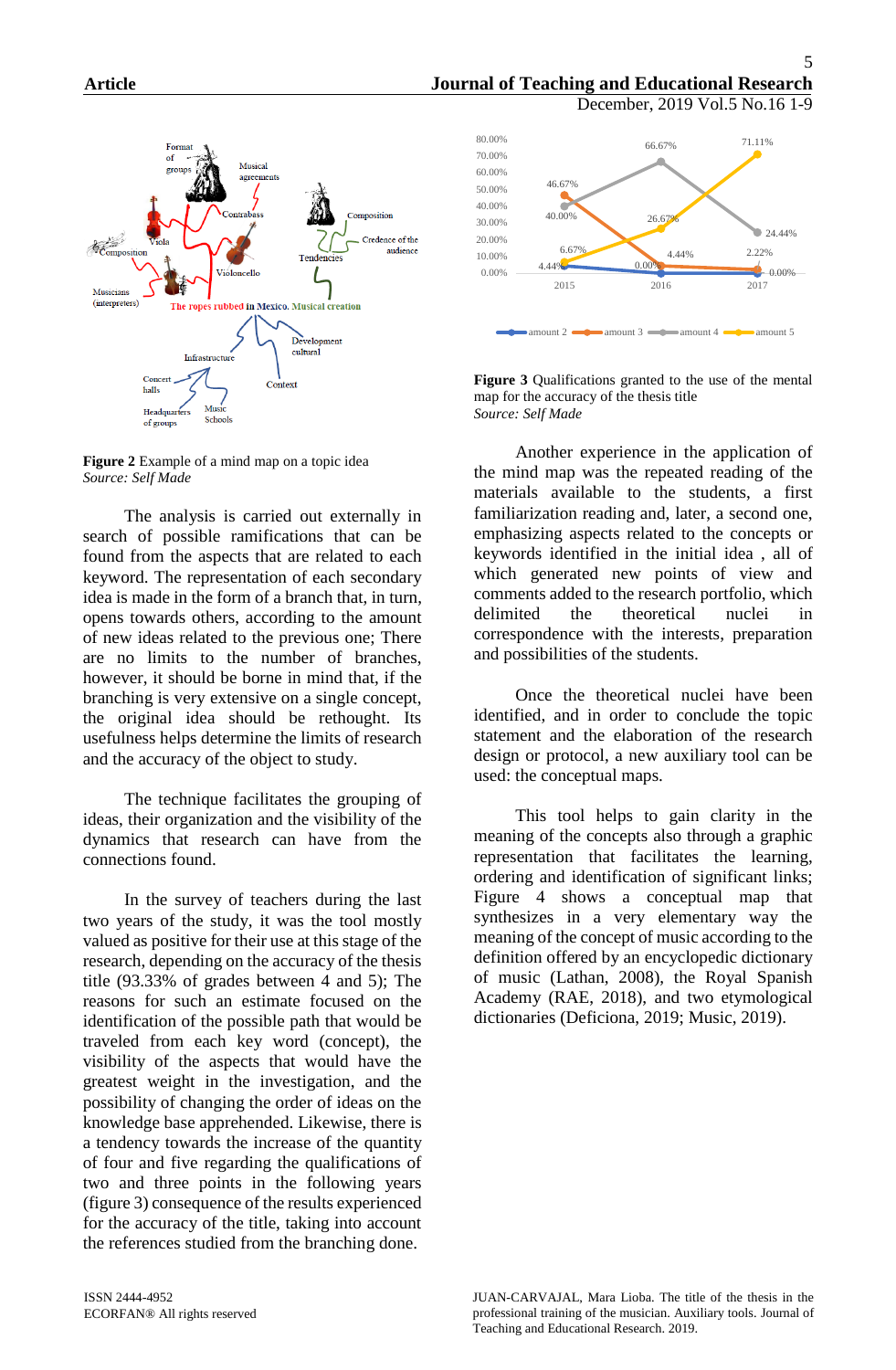

**Figure 4** Example of a concept map. *Source: Self Made*

In the concept map the definition of the concept is distinguished, unlike the mental map, where the line of thought is located which, related to a concept, can guide the edge from which the study of an object, process, phenomenon, will be conducted, or subject.

The possibility of hierarchical ordering of concepts, taking into account the relationship between them, facilitates the visibility of the definition in its entirety and the grouping of meanings as a result of the contrast of sources.

The most explored sources for the defense of the subject were mainly defended thesis, articles published in scientific journals and research methodology books.

With the tools used, the study of the theoretical nuclei that formed the initial idea was facilitated, which was the starting point in many cases to identify the deficiencies and recommendations that remained from previous research to shape the title of the thesis and elaborate the design Of the investigation.

Although debate persists on the need to develop a research design, project or protocol; for the defense of the subject of the thesis, aspects included in them are required; Although it is something regulated in most universities, its validity must be considered, since the design favors the general orientation of the process. The aspects that are reiterated in the guidelines for the elaboration of the research design or protocol are the situation that generates the problem, its justification, the typology of the methods, and the results that are expected to be achieved.

In general, when the initial idea of the design is conformed and the previous study is carried out for the statement of the thesis title, a situation that demands the intervention of a researcher is used, which, together with the deficiencies of the theory and / or identified practices, and the legal basis that requires the defense of the subject to start the titling process, constitute the reason for the investigation; that is, the necessary argument for its justification. This starts the analysis for the formulation of the scientific problem. The determination of the problem is directly related to the title and / or subject of the thesis and for its formulation the theory focused on the areas of knowledge is taken as a basis, previously analyzed with the help of the tools - conceptual map, mental map, portfolio , or others in correspondence with the student's knowledge and level of preparation.

Research design in some way constitutes a requirement in the process, however, it is a guide for its realization; During its elaboration, the context in which the initial idea is located is characterized and the study of the categories and concepts of the scientific discipline from which the problematic situation is investigated and defined taking into account the deficiencies, contradictions or difficulties identified in the previous study.

If the results of this study offer links to other phenomena or objects studied and some information about the impact that the subject has had on society, the justification of the research becomes more truthful and stimulates the conduct of the study on the initial idea that is is profiling. However, there are criteria that research in arts does not require an initial design, it is proposed that part of something that is considered exciting, lacking rules; in this way they avoid the "(…) limitations of a problem posed in a biased way (…) and of the rigid methodological requirements (…)" (López-Cano, and San Cristóbal, 2014, p. 70). In this sense, the diversity of criteria enriches the process of scientific research in any area of knowledge; However, it is important not to underestimate what has so far been investigated or offers a reference on the selected idea, regardless of whether the subjective element plays a predominant role in the first stage of the investigation. In addition, it should be borne in mind that its starting point is an idea that is outlined for the formation of the thesis title and the design, protocol, project or research guide.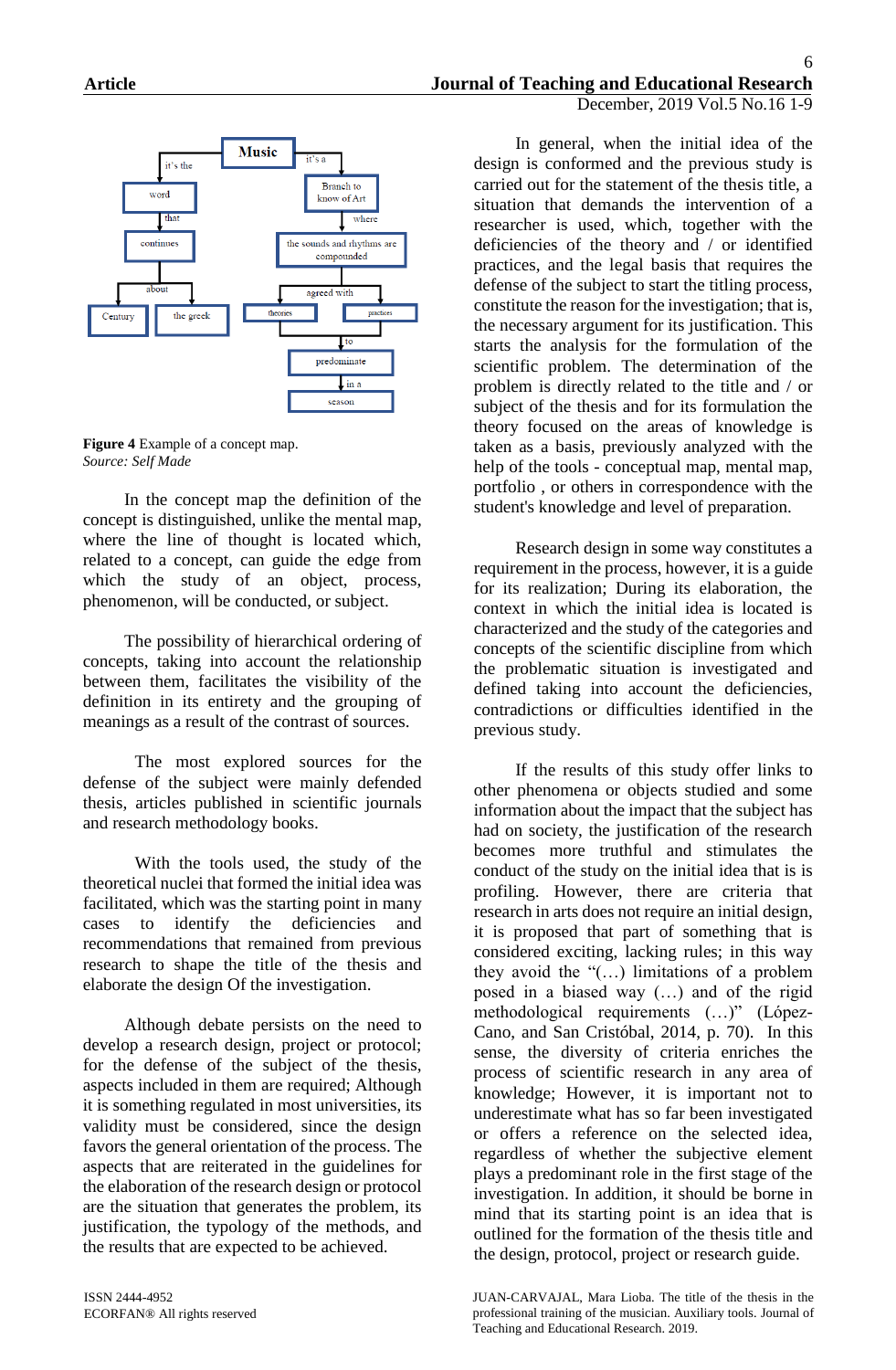With the information obtained from the study carried out, we are in a position to formulate the scientific problem whose response will provide the final elements for the title statement; that is, of the possible variants for its solution, one is chosen which will be the one that requires the title of the investigation.

For the formulation of the problem, the technique of decomposition of problems into subproblems can be used as an auxiliary tool; This tool is based on the procedure of the analytical method, that is, the decomposition of the whole into its parts, and allows independent observation of the components of the problem; this does not constitute a scientific method.

*(...) what is called today "scientific method" is no longer a list of recipes to find the correct answers to the scientific questions, but the set of procedures by which a) the scientific problems arise and b) are put to Test the scientific hypotheses. (Bunge, 2016, p. 46)*

Figure 5 shows an example of the decomposition of the problem into subproblems, made from the study for a degree project and the table work prepared with the student in the 2017- 2018 academic year.



**Figure 5** Use of the problem decomposition technique in subproblems to specify the research title *Source: Own elaboration based on the table work for Mejía (2018)*

Due to its complexity, it was the least accepted technique, Figure 6 shows the percentage of qualifications awarded with values between four and five, according to the approval for employment at the beginning of the investigation (62.22%).



**Figure 6** Percentage of grades awarded with values between 4 and 5 *Source: Self Made*

As experience in its application, during the table work between the tutor and the student, in some cases the reformulation of the thesis title was oriented according to the interests that the students pursued and the information provided, the use of categories and concepts that best fit the scientific discipline from which the research takes place.

### **Conclusions**

The beginning of the research process as a degree project in students who are trained as music professionals is laborious and complex, taking into account that their preparation throughout the career is focused on a high quality performer; when it is decided to face this project, the generation of ideas that agglomerate above all due to the immediacy of the temporary requirements from the institutional regulations begins.

Specifying the idea for the title of the thesis transits through a different reading whose information is collected to the extent that there is access to the various sources; The organization of this process is faster and more visible when auxiliary tools such as the research portfolio are used. The conformation of the title of the thesis, given its characteristics, is preceded by a study that reveals the pretext or reason of the investigation, encloses the criteria on the idea generated of the title and the design of the research, the deficiencies or insufficiencies that persist and The scientific problem to solve. The diversity of edges from which this study can be approached, requires the help of tools that help in the organization, the apprehension of the meanings and the determination of the path by which it is going to travel.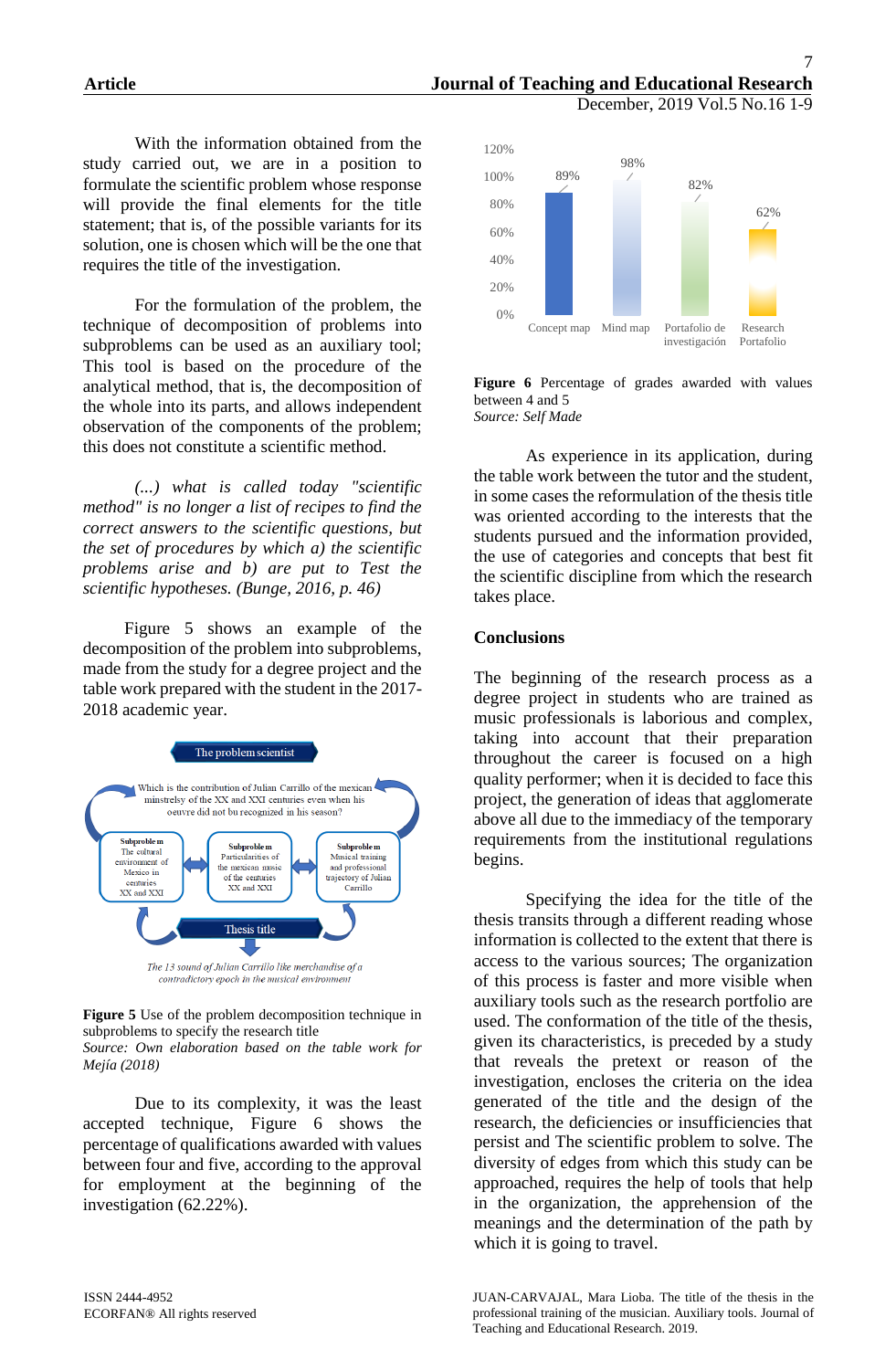As a result of the document analysis, the unstructured interview and the applied survey, it was determined that the auxiliary tools that could be used in the initial stage of the research process for the degree project, depending on the accuracy of the thesis title and the Development of the research design were: the mental map, the conceptual map and the decomposition of the problem into subproblems, which, gradually, were welcomed by teachers and students.

## **References**

Bunge, M. (2016). *La ciencia, su método y su filosofía*. México: Editorial Sudamericana. Nueva Imagen, colectivo editorial.

Deficiona (2019). *Deficiona. Definición y etimología*. Obtenido de https://deficiona.com>musica.

Lathan, A. (2008). *Diccionario enciclopédico de la música.* México: Fondo de Cultura Económica.

López- Cano, R.; y San Cristóbal, Ú. (2014). *Investigación artística en música. Problemas, métodos, experiencias y modelos.* Barcelona: ICM-ESMUC.

Música (2019). *Etimología de la música*. Obtenido de http://etimologías.dechile.net.

Mejía, C. (2018). *El sonido 13 de Julián Carrillo como producto de una época controversial en el panorama musical.* Zacatecas, México: Unidad Académica de Artes. Universidad Autónoma de Zacatecas "Francisco García Salinas".

Real Academia Española. (2018). *Diccionario de la lengua española.* Ed. Tricentenario. Obtenido de https://dle.es

Salgado, M. (2016). *Modelo de gestión de la capacitación para una entidad en aprendizaje permanente.* Matanzas: Universidad de Matanzas "Camilo Cienfuegos"

### **Annex 1**

# **Poll**

Evaluation of the use of auxiliary tools during the realization of the research design and formulation of the thesis title

Dear teacher (researcher):

A study is being carried out on the possibility of using tools that help the beginning of the research process for the academic qualification of music students; For this reason we ask for your opinion in this regard, taking into account the experience you have had in the orientation and defense of research designs (projects, protocols). Your criteria will be very useful to know if this procedure is possible or helps the process of preparing students for that moment. We thank you in advance for your participation and we apologize for any inconvenience this exercise may cause you.

### **1. Personal information**

| Mark with a cross or complete as appropriate. |            |  |  |  |  |  |
|-----------------------------------------------|------------|--|--|--|--|--|
| • Exercises as: Teacher                       | Researcher |  |  |  |  |  |
| Teacher-researcher                            |            |  |  |  |  |  |
| Other (state it)                              |            |  |  |  |  |  |

Years in the teaching exercise \_\_\_\_\_\_\_\_\_\_\_

- He has done the teaching exercise in: Degree studies (professional training) Masters \_\_\_\_\_, Training of doctors \_\_\_\_\_\_\_

- He has been a thesis tutor in: Degree studies\_\_\_\_\_ Master's degree \_ Doctorate\_\_\_\_

### **2. For exercise**

Please read each question carefully before answering.

2.1 On the title of the thesis, according to your experience in the pedagogical process for the training of the professional musician and during the preparation of the students for your degree project, mark with an X the place you consider correct (the 5 corresponds to the highest score ).

| No. | <b>Indicator</b>             | 5 | 4 | $\mathbf{G}$ | $\overline{2}$ |  |
|-----|------------------------------|---|---|--------------|----------------|--|
| 1.  | The thesis title proposal is |   |   |              |                |  |
|     | formulated from<br>a         |   |   |              |                |  |
|     | discussion in<br>the         |   |   |              |                |  |
|     | department or in the         |   |   |              |                |  |
|     | academic body.               |   |   |              |                |  |
| 2.  | The formulation of the       |   |   |              |                |  |
|     | thesis title is done from a  |   |   |              |                |  |
|     | table work between the       |   |   |              |                |  |
|     | student, tutor and teacher.  |   |   |              |                |  |
| 3.  | The title of the thesis is   |   |   |              |                |  |
|     | chosen between<br>the        |   |   |              |                |  |
|     | student and the tutor        |   |   |              |                |  |
| 4.  | The student presents the     |   |   |              |                |  |
|     | thesis title proposal to the |   |   |              |                |  |
|     | tutor.                       |   |   |              |                |  |